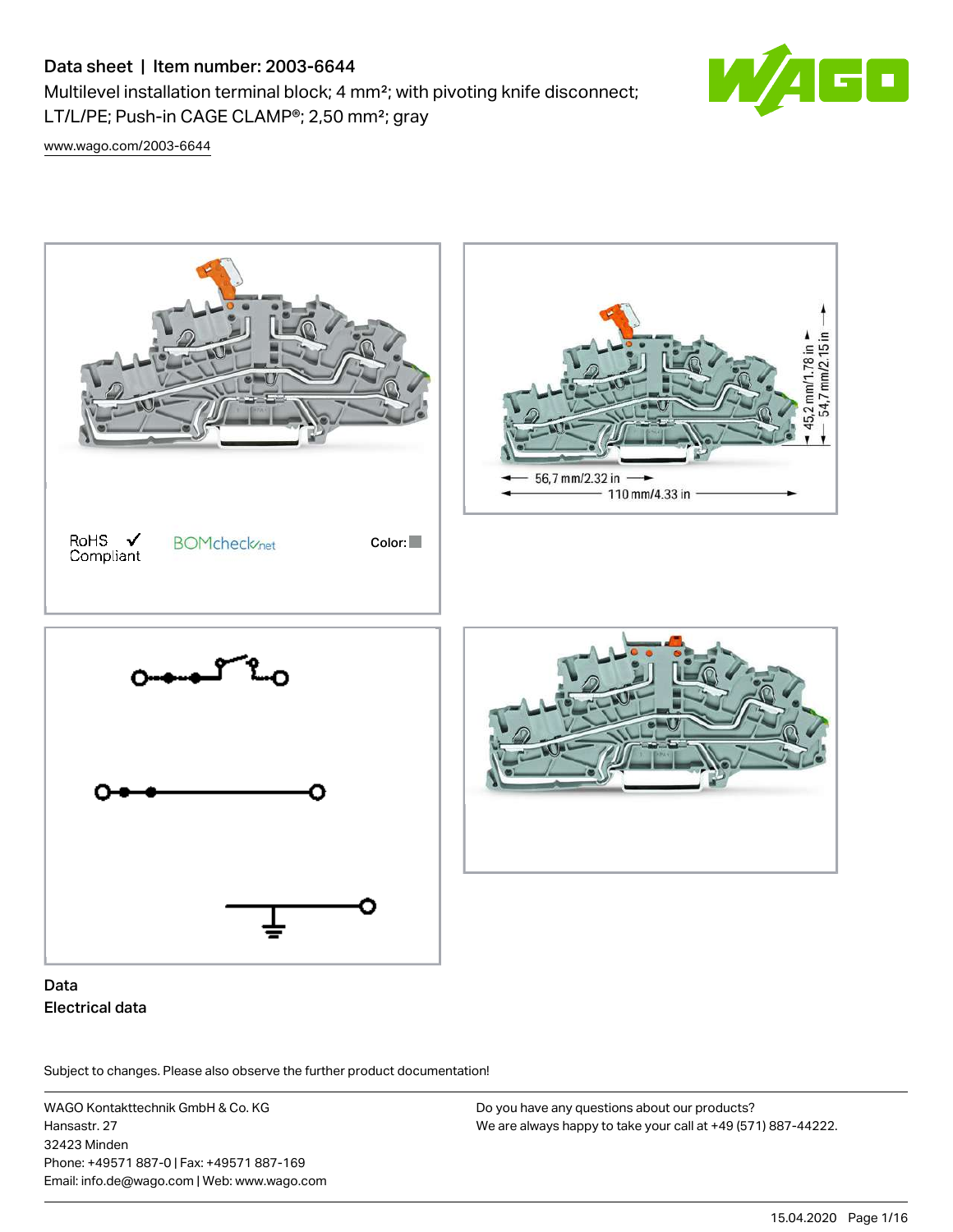

## Ratings per IEC/EN 60664-1

| Ratings note                      | Potential – ground                                                   |
|-----------------------------------|----------------------------------------------------------------------|
| Rated voltage (III / 3)           | 250 V                                                                |
| Rated impulse voltage (III / 3)   | 4 <sub>k</sub> V                                                     |
| Rated current                     | 20 A                                                                 |
| Ratings note 2                    | Potential – potential                                                |
| Rated voltage (III / 3) 2         | 400 V                                                                |
| Rated impulse voltage (III / 3) 2 | 6 <sub>kV</sub>                                                      |
| Legend (ratings)                  | (III / 3) $\triangleq$ Overvoltage category III / Pollution degree 3 |

### Approvals per UL 1059

| Rated voltage UL (Use Group B) | 300 V   |
|--------------------------------|---------|
| Rated current UL (Use Group B) | 20 A    |
| Rated voltage UL (Use Group C) | 300 V   |
| Rated current UL (Use Group C) | 20 A    |
| Approvals per                  | UL 1059 |

## Approvals per CSA

| Rated voltage CSA (Use Group C) | 300 V |
|---------------------------------|-------|
| Rated current CSA (Use Group C) | 20 A  |

#### Connection data

| Connection technology                                           | Push-in CAGE CLAMP <sup>®</sup>      |
|-----------------------------------------------------------------|--------------------------------------|
| Actuation type                                                  | Push-in                              |
|                                                                 | Open Tool Slot                       |
| Connectable conductor materials                                 | Copper                               |
| Nominal cross section                                           | $2.5$ mm <sup>2</sup>                |
| Solid conductor                                                 | $0.254$ mm <sup>2</sup> / 22  12 AWG |
| Solid conductor, push-in termination                            | $0.754$ mm <sup>2</sup> / 18  12 AWG |
| Fine-stranded conductor                                         | $0.254$ mm <sup>2</sup> / 22  12 AWG |
| Fine-stranded conductor with ferrule with plastic collar        | $12.5$ mm <sup>2</sup> / 18  12 AWG  |
| Fine-stranded conductor with ferrule, push-in termination, from | $12.5$ mm <sup>2</sup> / 18  12 AWG  |
| Strip length                                                    | 10  12 mm / 0.39  0.47 inch          |
| Total number of connection points                               | 5                                    |
| Total number of potentials                                      | 3                                    |
| Number of levels                                                | 3                                    |

Subject to changes. Please also observe the further product documentation!

WAGO Kontakttechnik GmbH & Co. KG Hansastr. 27 32423 Minden Phone: +49571 887-0 | Fax: +49571 887-169 Email: info.de@wago.com | Web: www.wago.com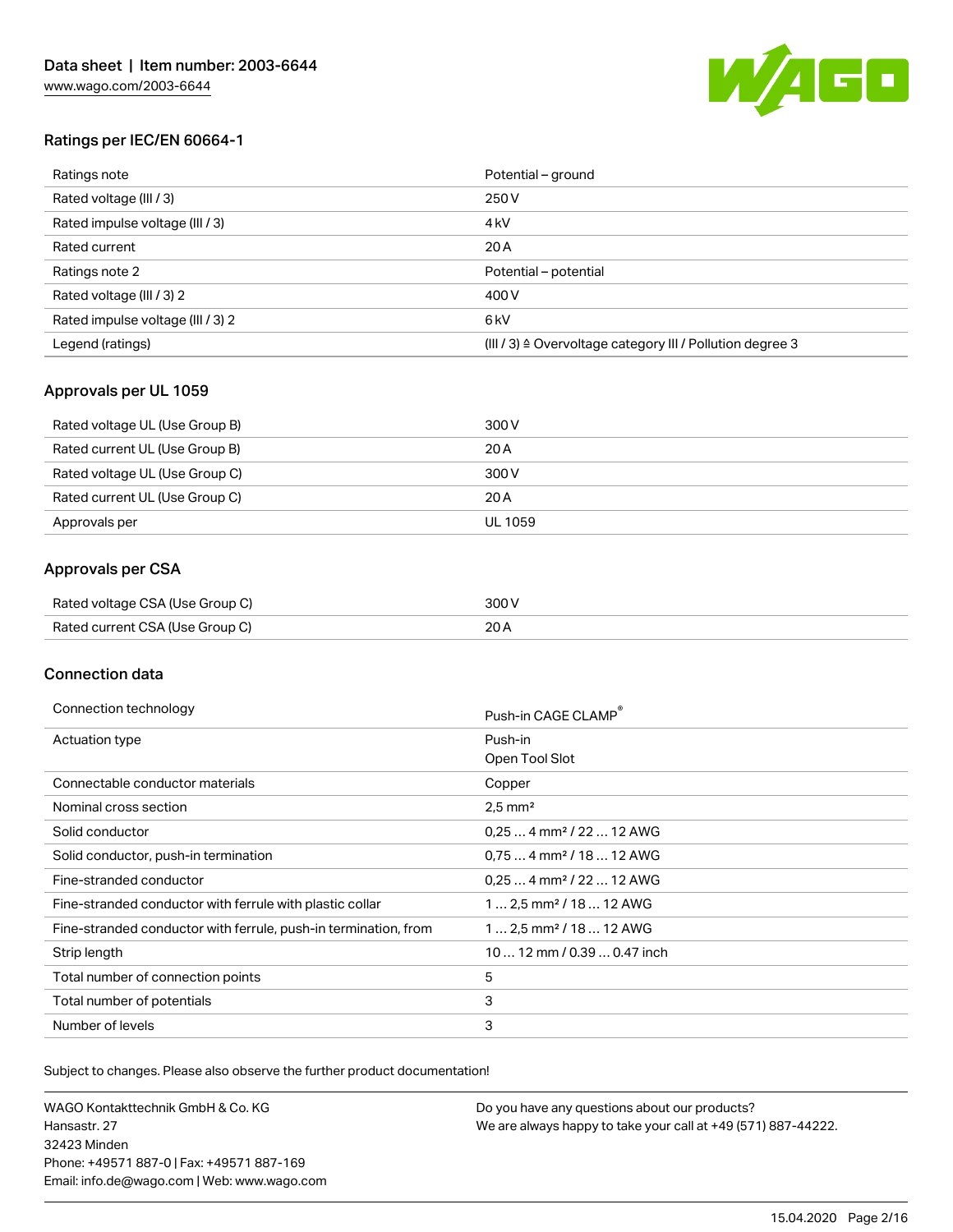[www.wago.com/2003-6644](http://www.wago.com/2003-6644)



| Type of wiring                 | Front-entry wiring                                                  |
|--------------------------------|---------------------------------------------------------------------|
| Note (conductor cross-section) | Depending on the conductor characteristic, a conductor with a       |
|                                | smaller cross-section can also be inserted via push-in termination. |

#### Geometrical Data

| Width                                 | 5.2 mm / 0.205 inch  |
|---------------------------------------|----------------------|
| Height from upper-edge of DIN-35 rail | 54.7 mm / 2.154 inch |
| Depth                                 | 110 mm / 4.331 inch  |

## Mechanical data

| Design            | angled              |
|-------------------|---------------------|
| Type of mounting  | DIN-35 rail         |
| Potential marking | LTi/L/PE            |
| Marking level     | Center/side marking |

## Material Data

| Color               | gray                 |
|---------------------|----------------------|
| Insulating material | Polyamide 66 (PA 66) |
| Fire load           | 0.309 MJ             |
| Weight              | 20.4 g               |

## Commercial data

| Product Group      | 22 (TOPJOB S) |
|--------------------|---------------|
| Packaging type     | <b>BOX</b>    |
| Country of origin  | <b>CN</b>     |
| <b>GTIN</b>        | 4050821654292 |
| Customs Tariff No. | 85365080900   |

### Approvals / Certificates

### Country specific Approvals

32423 Minden

|              |                                                                            |                                               | Certificate                                                   |  |
|--------------|----------------------------------------------------------------------------|-----------------------------------------------|---------------------------------------------------------------|--|
| Logo         | Approval                                                                   | <b>Additional Approval Text</b>               | name                                                          |  |
|              | <b>CCA</b>                                                                 | EN 60947                                      | <b>NTR NL</b>                                                 |  |
|              | DEKRA Certification B.V.                                                   |                                               | 7519                                                          |  |
|              |                                                                            |                                               |                                                               |  |
|              |                                                                            |                                               |                                                               |  |
|              | <b>CCA</b>                                                                 | EN 60947                                      | 2196143:                                                      |  |
|              | <b>DEKRA Certification B.V.</b>                                            |                                               | 01                                                            |  |
|              | Subject to changes. Please also observe the further product documentation! |                                               |                                                               |  |
|              | WAGO Kontakttechnik GmbH & Co. KG                                          | Do you have any questions about our products? |                                                               |  |
| Hansastr, 27 |                                                                            |                                               | We are always happy to take your call at +49 (571) 887-44222. |  |

Phone: +49571 887-0 | Fax: +49571 887-169 Email: info.de@wago.com | Web: www.wago.com We are always happy to take your call at +49 (571) 887-44222.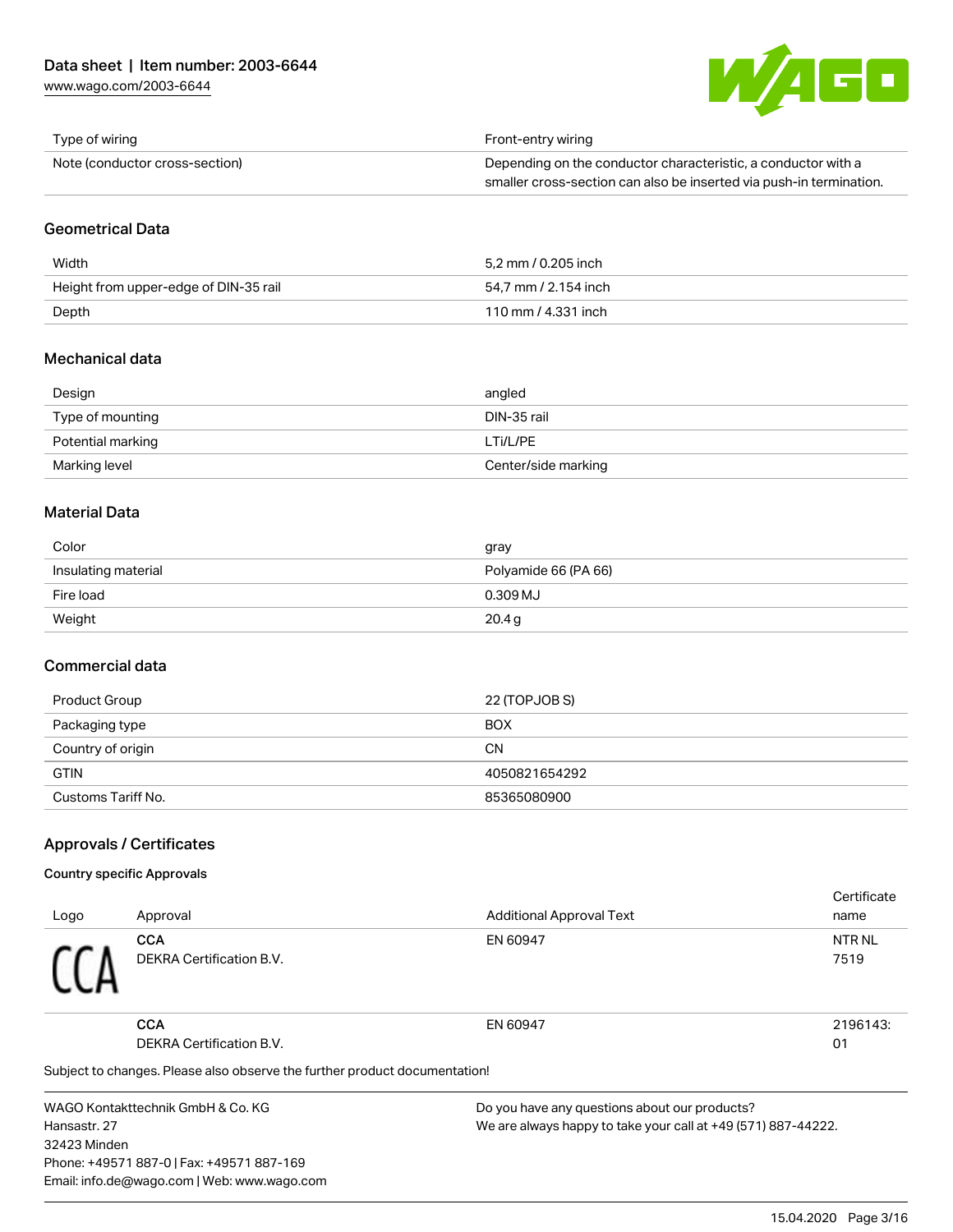



| <b>CSA</b><br>DEKRA Certification B.V. | C22.2 No. 158                   | 70111102                        |
|----------------------------------------|---------------------------------|---------------------------------|
|                                        |                                 | Certificate                     |
|                                        |                                 | name                            |
| UL<br>Underwriters Laboratories Inc.   | <b>UL 1059</b>                  | 20190402-<br>E45172             |
|                                        | <b>UL-Approvals</b><br>Approval | <b>Additional Approval Text</b> |

## Counterpart

## Compatible products

#### Protective Warning Marker

Phone: +49571 887-0 | Fax: +49571 887-169 Email: info.de@wago.com | Web: www.wago.com

|                                                                   | Item no.: 2002-115<br>Protective warning marker; with high-voltage symbol, black; for 5 terminal blocks; yellow        |                                                                                                                | www.wago.com/2002-115 |
|-------------------------------------------------------------------|------------------------------------------------------------------------------------------------------------------------|----------------------------------------------------------------------------------------------------------------|-----------------------|
| tools                                                             |                                                                                                                        |                                                                                                                |                       |
|                                                                   | Item no.: 2009-309<br>Operating tool; Blades: 3.5 x 0.5 mm and 2.5 x 0.4 mm; for TOPJOB®S installation terminal blocks |                                                                                                                | www.wago.com/2009-309 |
|                                                                   | Item no.: 2009-310<br>Operating tool; Blades: 3.5 x 0.5 mm and 5.5 x 0.8 mm; for TOPJOB®S installation terminal blocks |                                                                                                                | www.wago.com/2009-310 |
|                                                                   | Item no.: 210-658<br>Operating tool; Blade: 3.5 x 0.5 mm; with a partially insulated shaft; angled; short              |                                                                                                                | www.wago.com/210-658  |
|                                                                   | Subject to changes. Please also observe the further product documentation!                                             |                                                                                                                |                       |
| WAGO Kontakttechnik GmbH & Co. KG<br>Hansastr, 27<br>32423 Minden |                                                                                                                        | Do you have any questions about our products?<br>We are always happy to take your call at +49 (571) 887-44222. |                       |

15.04.2020 Page 4/16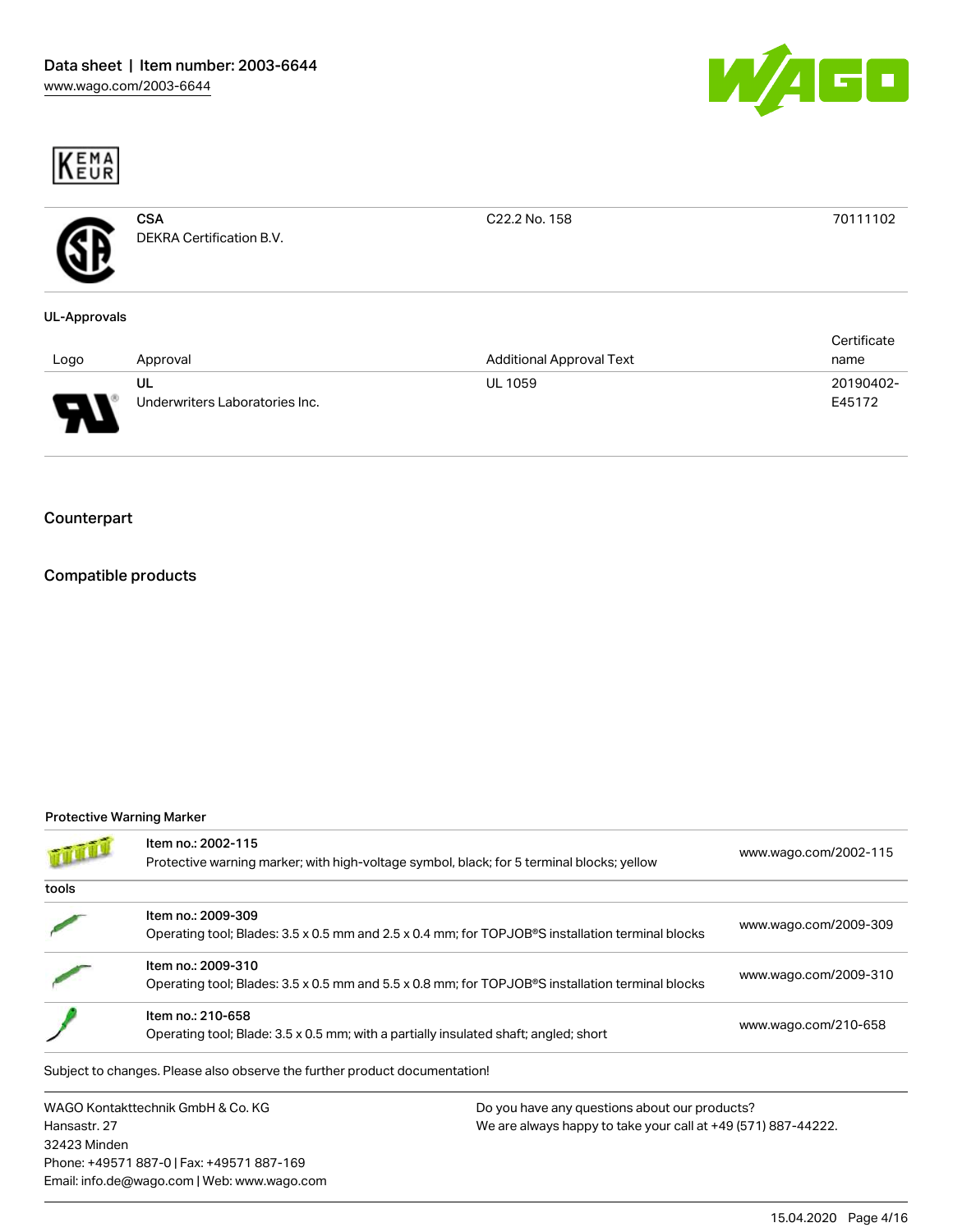

Item no.: 210-720

I

|                     | Operating tool; Blade: 3.5 x 0.5 mm; with a partially insulated shaft                                                                            | www.wago.com/210-720              |
|---------------------|--------------------------------------------------------------------------------------------------------------------------------------------------|-----------------------------------|
| Marking accessories |                                                                                                                                                  |                                   |
|                     | Item no.: 2009-110<br>Marking strips; on reel; not stretchable; plain; snap-on type; white                                                       | www.wago.com/2009-110             |
| ⊕                   | Item no.: 2009-115<br>WMB-Inline; for Smart Printer; 1500 pieces on roll; stretchable 5 - 5.2 mm; plain; snap-on type; white                     | www.wago.com/2009-115             |
| ⊕                   | Item no.: 2009-115/000-002<br>WMB-Inline; for Smart Printer; 1500 pieces on roll; stretchable 5 - 5.2 mm; plain; snap-on type; yellow /000-002   | www.wago.com/2009-115             |
| ⊛                   | Item no.: 2009-115/000-005<br>WMB-Inline; for Smart Printer; 1500 pieces on roll; stretchable 5 - 5.2 mm; plain; snap-on type; red               | www.wago.com/2009-115<br>/000-005 |
| ⊕                   | Item no.: 2009-115/000-006<br>WMB-Inline; for Smart Printer; 1500 pieces on roll; stretchable 5 - 5.2 mm; plain; snap-on type; blue              | www.wago.com/2009-115<br>/000-006 |
| ⊛                   | Item no.: 2009-115/000-007<br>WMB-Inline; for Smart Printer; 1500 pieces on roll; stretchable 5 - 5.2 mm; plain; snap-on type; gray              | www.wago.com/2009-115<br>/000-007 |
| ⊛                   | Item no.: 2009-115/000-012<br>WMB-Inline; for Smart Printer; 1500 pieces on roll; stretchable 5 - 5.2 mm; plain; snap-on type; orange /000-012   | www.wago.com/2009-115             |
|                     | Item no.: 2009-115/000-017<br>WMB-Inline; for Smart Printer; 1500 pieces on roll; stretchable 5 - 5.2 mm; plain; snap-on type; light<br>green    | www.wago.com/2009-115<br>/000-017 |
|                     | Item no.: 2009-115/000-023<br>WMB-Inline; for Smart Printer; 1500 pieces on roll; stretchable 5 - 5.2 mm; plain; snap-on type; green             | www.wago.com/2009-115<br>/000-023 |
|                     | Item no.: 2009-115/000-024<br>WMB-Inline; for Smart Printer; 1500 pieces on roll; stretchable 5 - 5.2 mm; plain; snap-on type; violet            | www.wago.com/2009-115<br>/000-024 |
|                     | Item no.: 2009-145<br>Mini-WSB Inline; for Smart Printer; 1700 pieces on roll; stretchable 5 - 5.2 mm; plain; snap-on type;<br>white             | www.wago.com/2009-145             |
|                     | Item no.: 2009-145/000-002<br>Mini-WSB Inline; for Smart Printer; 1700 pieces on roll; stretchable 5 - 5.2 mm; plain; snap-on type;<br>yellow    | www.wago.com/2009-145<br>/000-002 |
|                     | Item no.: 2009-145/000-005<br>Mini-WSB Inline; for Smart Printer; 1700 pieces on roll; stretchable 5 - 5.2 mm; plain; snap-on type; red /000-005 | www.wago.com/2009-145             |

Subject to changes. Please also observe the further product documentation!

WAGO Kontakttechnik GmbH & Co. KG Hansastr. 27 32423 Minden Phone: +49571 887-0 | Fax: +49571 887-169 Email: info.de@wago.com | Web: www.wago.com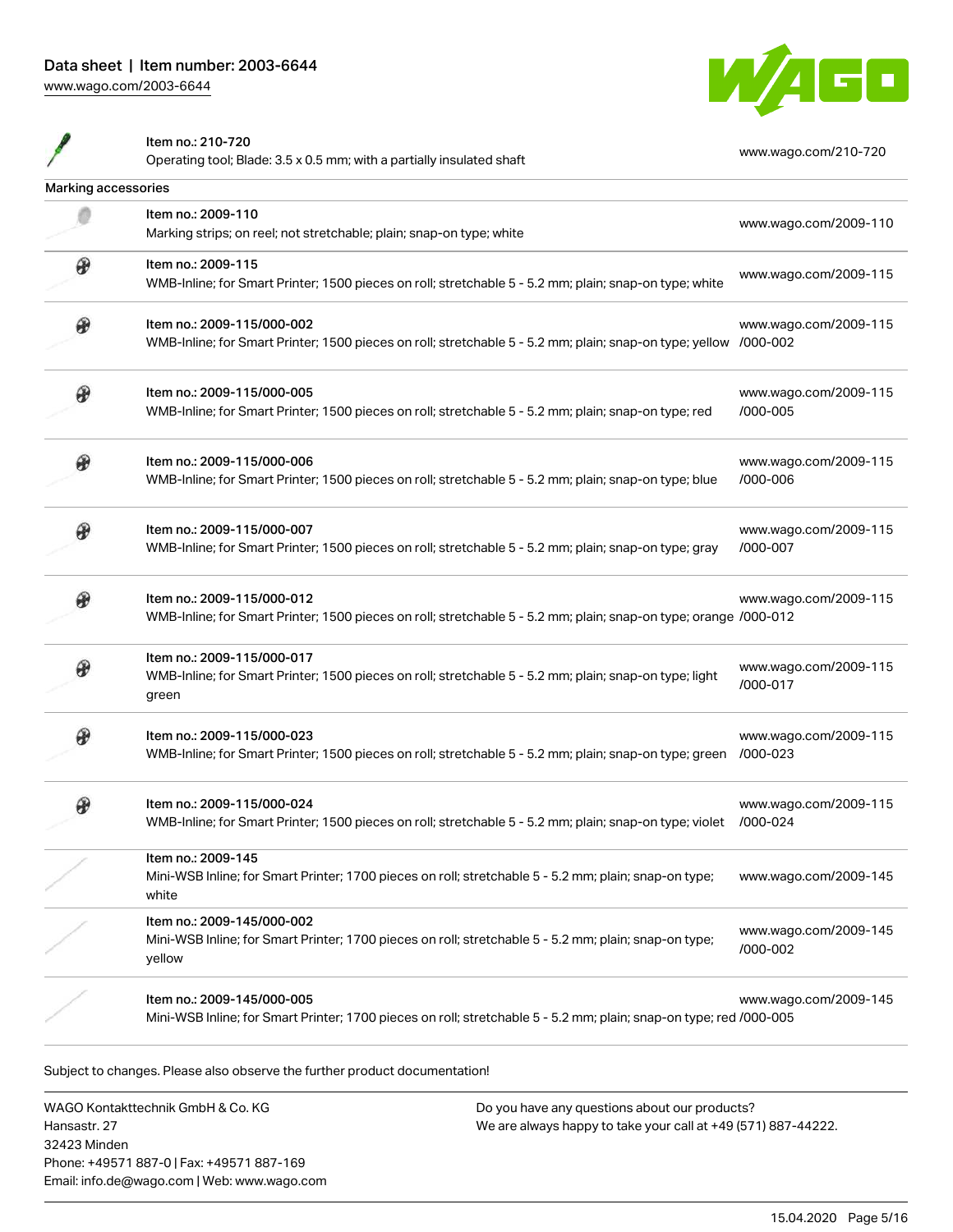

|              | Item no.: 2009-145/000-006<br>Mini-WSB Inline; for Smart Printer; 1700 pieces on roll; stretchable 5 - 5.2 mm; plain; snap-on type;<br>blue   |                                                                                                                | www.wago.com/2009-145<br>/000-006 |
|--------------|-----------------------------------------------------------------------------------------------------------------------------------------------|----------------------------------------------------------------------------------------------------------------|-----------------------------------|
|              | Item no.: 2009-145/000-007<br>Mini-WSB Inline; for Smart Printer; 1700 pieces on roll; stretchable 5 - 5.2 mm; plain; snap-on type;<br>gray   |                                                                                                                | www.wago.com/2009-145<br>/000-007 |
|              | Item no.: 2009-145/000-012<br>Mini-WSB Inline; for Smart Printer; 1700 pieces on roll; stretchable 5 - 5.2 mm; plain; snap-on type;<br>orange |                                                                                                                | www.wago.com/2009-145<br>/000-012 |
|              | Item no.: 2009-145/000-023<br>Mini-WSB Inline; for Smart Printer; 1700 pieces on roll; stretchable 5 - 5.2 mm; plain; snap-on type;<br>green  |                                                                                                                | www.wago.com/2009-145<br>/000-023 |
|              | Item no.: 2009-145/000-024<br>Mini-WSB Inline; for Smart Printer; 1700 pieces on roll; stretchable 5 - 5.2 mm; plain; snap-on type;<br>violet |                                                                                                                | www.wago.com/2009-145<br>/000-024 |
|              | Item no.: 2009-191<br>Group marker carrier                                                                                                    |                                                                                                                | www.wago.com/2009-191             |
|              | Item no.: 2009-192<br>Group marker carrier                                                                                                    |                                                                                                                | www.wago.com/2009-192             |
|              | Item no.: 2009-193<br>Group marker carrier                                                                                                    |                                                                                                                | www.wago.com/2009-193             |
|              | Item no.: 2009-198<br>Adaptor                                                                                                                 |                                                                                                                | www.wago.com/2009-198             |
|              | Item no.: 248-501<br>Miniature WSB Quick marking system; plain; Marker width 5 mm; 10 strips with 10 markers per card                         |                                                                                                                | www.wago.com/248-501              |
|              | Item no.: 248-501/000-002<br>Mini-WSB marking card; as card; not stretchable; plain; snap-on type; yellow                                     |                                                                                                                | www.wago.com/248-501<br>/000-002  |
|              | Item no.: 248-501/000-005<br>Mini-WSB marking card; as card; not stretchable; plain; snap-on type; red                                        |                                                                                                                | www.wago.com/248-501<br>/000-005  |
|              | Item no.: 248-501/000-006<br>Mini-WSB marking card; as card; not stretchable; plain; snap-on type; blue                                       |                                                                                                                | www.wago.com/248-501<br>/000-006  |
|              | Item no.: 248-501/000-007<br>Mini-WSB marking card; as card; not stretchable; plain; snap-on type; gray                                       |                                                                                                                | www.wago.com/248-501<br>/000-007  |
|              | Item no.: 248-501/000-012<br>Mini-WSB marking card; as card; not stretchable; plain; snap-on type; orange                                     |                                                                                                                | www.wago.com/248-501<br>/000-012  |
|              | Subject to changes. Please also observe the further product documentation!                                                                    |                                                                                                                |                                   |
| Hansastr, 27 | WAGO Kontakttechnik GmbH & Co. KG                                                                                                             | Do you have any questions about our products?<br>We are always happy to take your call at +49 (571) 887-44222. |                                   |

32423 Minden Phone: +49571 887-0 | Fax: +49571 887-169 Email: info.de@wago.com | Web: www.wago.com We are always happy to take your call at +49 (571) 887-44222.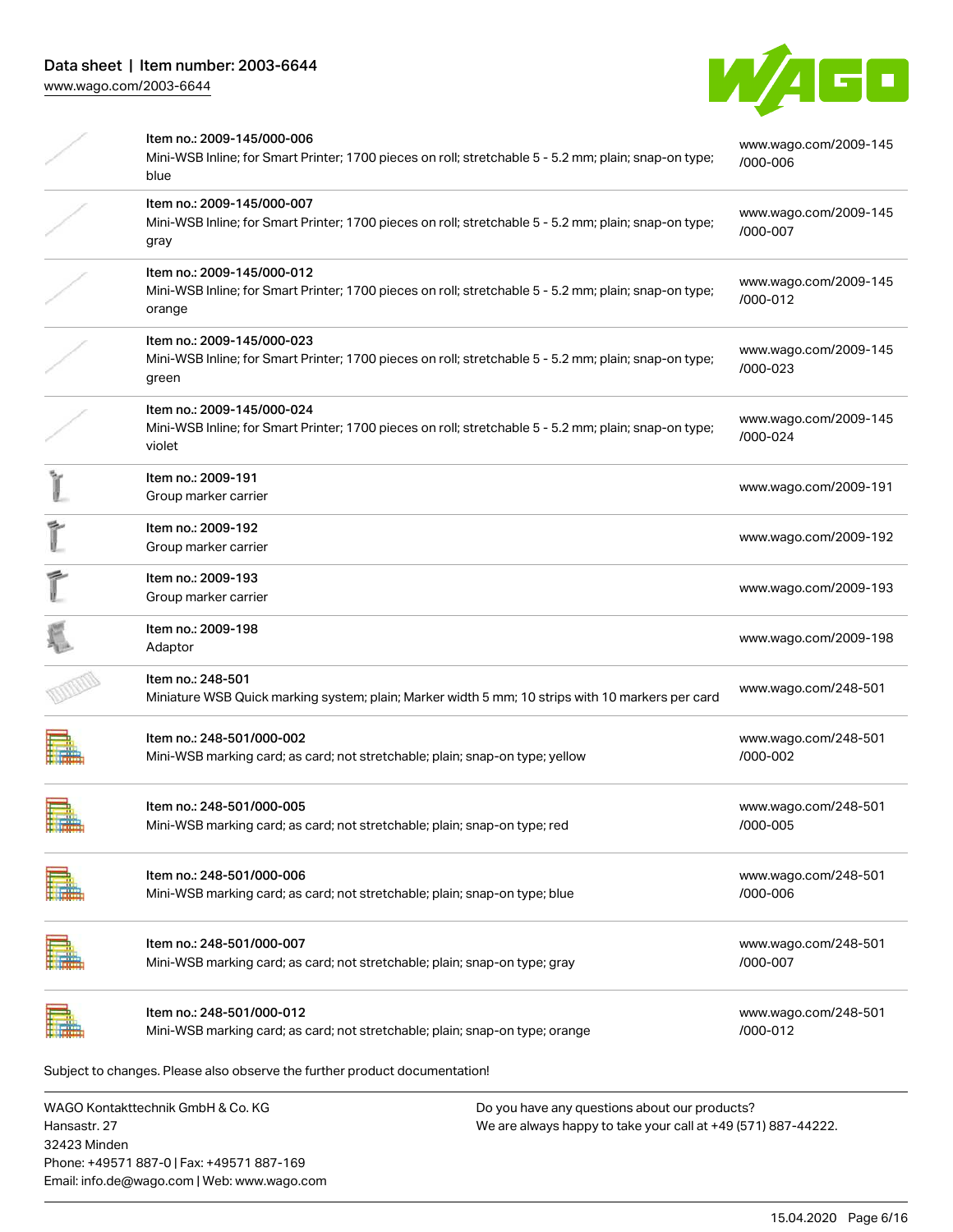## Data sheet | Item number: 2003-6644 [www.wago.com/2003-6644](http://www.wago.com/2003-6644)

32423 Minden

Phone: +49571 887-0 | Fax: +49571 887-169 Email: info.de@wago.com | Web: www.wago.com



|                                                   | Item no.: 248-501/000-017<br>Mini-WSB marking card; as card; not stretchable; plain; snap-on type; light green                                                      |                                                                                                                | www.wago.com/248-501<br>/000-017  |  |
|---------------------------------------------------|---------------------------------------------------------------------------------------------------------------------------------------------------------------------|----------------------------------------------------------------------------------------------------------------|-----------------------------------|--|
|                                                   | Item no.: 248-501/000-023<br>Mini-WSB marking card; as card; not stretchable; plain; snap-on type; green                                                            |                                                                                                                | www.wago.com/248-501<br>/000-023  |  |
|                                                   | Item no.: 248-501/000-024<br>Mini-WSB marking card; as card; not stretchable; plain; snap-on type; violet                                                           |                                                                                                                | www.wago.com/248-501<br>/000-024  |  |
|                                                   | Item no.: 793-501<br>WMB marking card; as card; not stretchable; plain; snap-on type; white                                                                         |                                                                                                                | www.wago.com/793-501              |  |
|                                                   | Item no.: 793-501/000-002<br>WMB marking card; as card; not stretchable; plain; snap-on type; yellow                                                                |                                                                                                                | www.wago.com/793-501<br>/000-002  |  |
|                                                   | Item no.: 793-501/000-005<br>WMB marking card; as card; not stretchable; plain; snap-on type; red                                                                   |                                                                                                                | www.wago.com/793-501<br>/000-005  |  |
|                                                   | Item no.: 793-501/000-006<br>WMB marking card; as card; not stretchable; plain; snap-on type; blue                                                                  |                                                                                                                | www.wago.com/793-501<br>/000-006  |  |
|                                                   | Item no.: 793-501/000-007<br>WMB marking card; as card; not stretchable; plain; snap-on type; gray                                                                  |                                                                                                                | www.wago.com/793-501<br>/000-007  |  |
|                                                   | Item no.: 793-501/000-012<br>WMB marking card; as card; not stretchable; plain; snap-on type; orange                                                                |                                                                                                                | www.wago.com/793-501<br>/000-012  |  |
|                                                   | Item no.: 793-501/000-017<br>WMB marking card; as card; not stretchable; plain; snap-on type; light green                                                           |                                                                                                                | www.wago.com/793-501<br>/000-017  |  |
|                                                   | Item no.: 793-501/000-023<br>WMB marking card; as card; not stretchable; plain; snap-on type; green                                                                 |                                                                                                                | www.wago.com/793-501<br>/000-023  |  |
|                                                   | Item no.: 793-501/000-024<br>WMB marking card; as card; not stretchable; plain; snap-on type; violet                                                                |                                                                                                                | www.wago.com/793-501<br>/000-024  |  |
|                                                   | Item no.: 793-5501<br>WMB marking card; as card; for terminal block width 5 - 17.5 mm; stretchable 5 - 5.2 mm; plain; snap- www.wago.com/793-5501<br>on type; white |                                                                                                                |                                   |  |
|                                                   | Item no.: 793-5501/000-002<br>WMB marking card; as card; for terminal block width 5 - 17.5 mm; stretchable 5 - 5.2 mm; plain; snap-                                 |                                                                                                                | www.wago.com/793-5501<br>/000-002 |  |
|                                                   | Subject to changes. Please also observe the further product documentation!                                                                                          |                                                                                                                |                                   |  |
| WAGO Kontakttechnik GmbH & Co. KG<br>Hansastr. 27 |                                                                                                                                                                     | Do you have any questions about our products?<br>We are always happy to take your call at +49 (571) 887-44222. |                                   |  |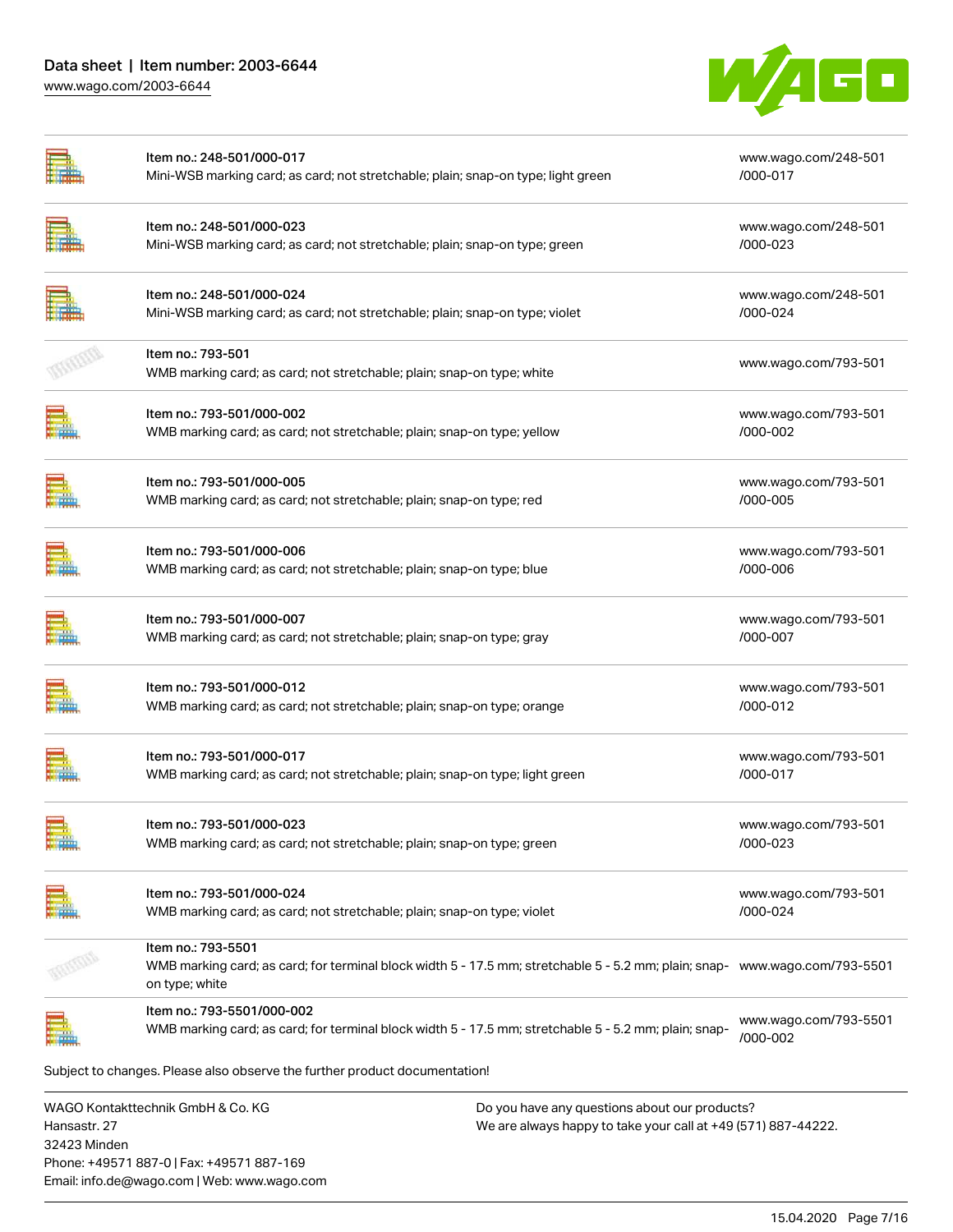

|                          | on type; yellow                                                                                                                                                                                                          |                                   |
|--------------------------|--------------------------------------------------------------------------------------------------------------------------------------------------------------------------------------------------------------------------|-----------------------------------|
|                          | Item no.: 793-5501/000-005<br>WMB marking card; as card; for terminal block width 5 - 17.5 mm; stretchable 5 - 5.2 mm; plain; snap-<br>on type; red                                                                      | www.wago.com/793-5501<br>/000-005 |
|                          | ltem no.: 793-5501/000-006<br>WMB marking card; as card; for terminal block width 5 - 17.5 mm; stretchable 5 - 5.2 mm; plain; snap-<br>on type; blue                                                                     | www.wago.com/793-5501<br>/000-006 |
|                          | Item no.: 793-5501/000-007<br>WMB marking card; as card; for terminal block width 5 - 17.5 mm; stretchable 5 - 5.2 mm; plain; snap-<br>on type; gray                                                                     | www.wago.com/793-5501<br>/000-007 |
|                          | Item no.: 793-5501/000-012<br>WMB marking card; as card; for terminal block width 5 - 17.5 mm; stretchable 5 - 5.2 mm; plain; snap-<br>on type; orange                                                                   | www.wago.com/793-5501<br>/000-012 |
|                          | Item no.: 793-5501/000-014<br>WMB marking card; as card; for terminal block width 5 - 17.5 mm; stretchable 5 - 5.2 mm; plain; snap-<br>on type; brown                                                                    | www.wago.com/793-5501<br>/000-014 |
|                          | Item no.: 793-5501/000-017<br>WMB marking card; as card; for terminal block width 5 - 17.5 mm; stretchable 5 - 5.2 mm; plain; snap-<br>on type; green                                                                    | www.wago.com/793-5501<br>/000-017 |
|                          | ltem no.: 793-5501/000-023<br>WMB marking card; as card; for terminal block width 5 - 17.5 mm; stretchable 5 - 5.2 mm; plain; snap-<br>on type; light green                                                              | www.wago.com/793-5501<br>/000-023 |
|                          | Item no.: 793-5501/000-024<br>WMB marking card; as card; for terminal block width 5 - 17.5 mm; stretchable 5 - 5.2 mm; plain; snap-<br>on type; violet                                                                   | www.wago.com/793-5501<br>/000-024 |
| Push-In type wire jumper |                                                                                                                                                                                                                          |                                   |
|                          | Item no.: 2009-412<br>Push-in type wire jumper; insulated; wire length 60 mm; Conductor cross section 1.5 mm <sup>2</sup> ; suitable<br>for 2001, 2002, 2003 and 2022 Series rail-mounted terminal blocks; black         | www.wago.com/2009-412             |
|                          | Item no.: 2009-414<br>Push-in type wire jumper; insulated; wire length 110 mm; Conductor cross section 1.5 mm <sup>2</sup> ; suitable<br>for 2001, 2002, 2003 and 2022 Series rail-mounted terminal blocks; black        | www.wago.com/2009-414             |
|                          | Item no.: 2009-414/000-005<br>Push-in type wire jumper; insulated; wire length 110 mm; Conductor cross section 1.5 mm <sup>2</sup> ; suitable<br>for 2001, 2002, 2003 and 2022 Series rail-mounted terminal blocks; red  | www.wago.com/2009-414<br>/000-005 |
|                          | Item no.: 2009-414/000-006<br>Push-in type wire jumper; insulated; wire length 110 mm; Conductor cross section 1.5 mm <sup>2</sup> ; suitable<br>for 2001, 2002, 2003 and 2022 Series rail-mounted terminal blocks; blue | www.wago.com/2009-414<br>/000-006 |
|                          | Item no.: 2009-416<br>Push-in type wire jumper; insulated; wire length 250 mm; Conductor cross section 1.5 mm <sup>2</sup> ; suitable<br>for 2001, 2002, 2003 and 2022 Series rail-mounted terminal blocks; black        | www.wago.com/2009-416             |
| ferrule                  |                                                                                                                                                                                                                          |                                   |
|                          | Subject to changes. Please also observe the further product documentation!                                                                                                                                               |                                   |
|                          | WAGO Kontakttechnik GmbH & Co. KG<br>Do you have any questions about our products?                                                                                                                                       |                                   |

WAGO Kontakttechnik GmbH & Co. KG Hansastr. 27 32423 Minden Phone: +49571 887-0 | Fax: +49571 887-169 Email: info.de@wago.com | Web: www.wago.com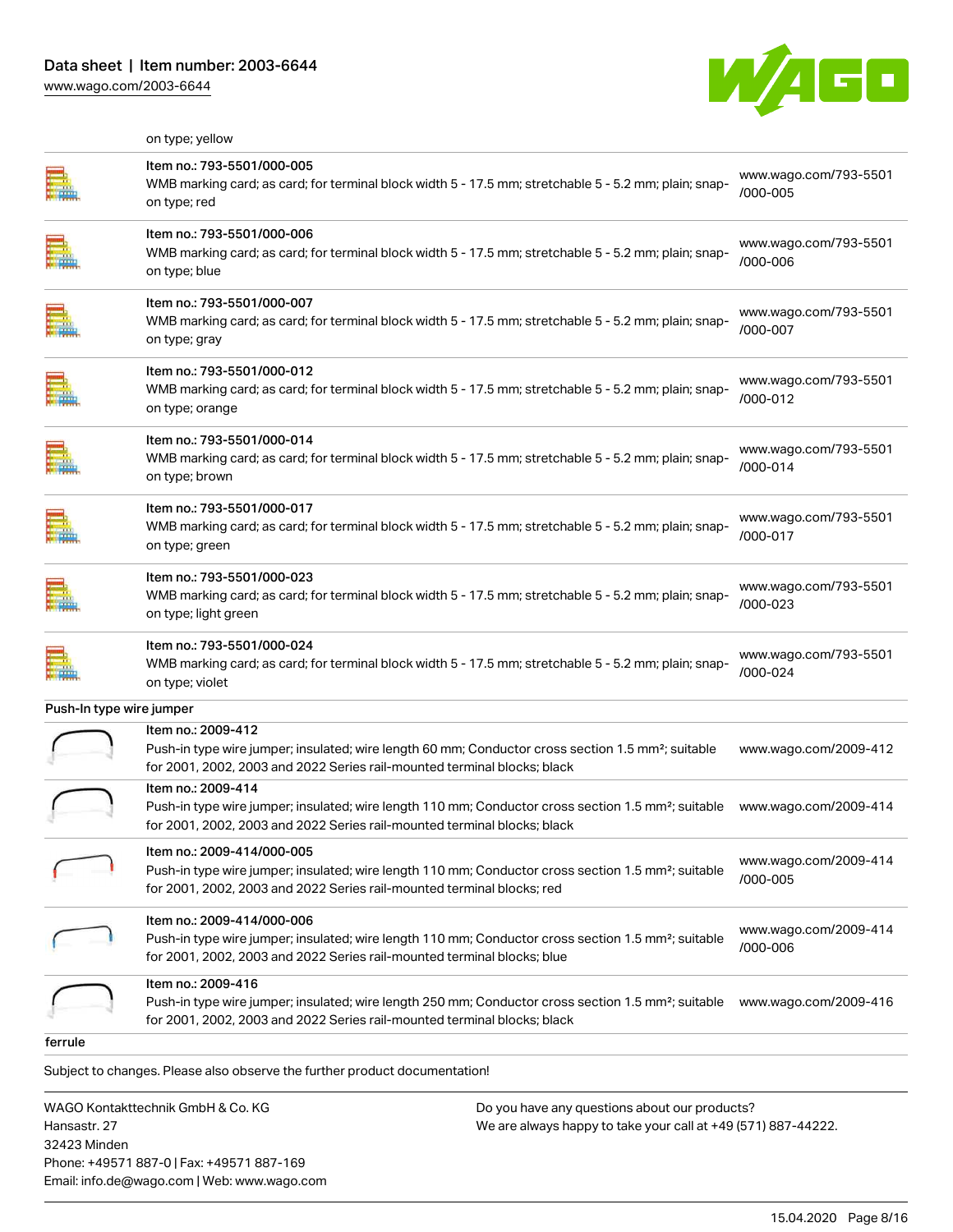

|                     | Item no.: 216-241<br>Ferrule; Sleeve for 0.5 mm <sup>2</sup> / 20 AWG; insulated; electro-tin plated; electrolytic copper; gastight                                                                                                  | www.wago.com/216-241  |
|---------------------|--------------------------------------------------------------------------------------------------------------------------------------------------------------------------------------------------------------------------------------|-----------------------|
|                     | crimped; acc. to DIN 46228, Part 4/09.90; white<br>Item no.: 216-242<br>Ferrule; Sleeve for 0.75 mm <sup>2</sup> / 18 AWG; insulated; electro-tin plated; electrolytic copper; gastight                                              | www.wago.com/216-242  |
|                     | crimped; acc. to DIN 46228, Part 4/09.90; gray<br>Item no.: 216-243<br>Ferrule; Sleeve for 1 mm <sup>2</sup> / AWG 18; insulated; electro-tin plated; electrolytic copper; gastight<br>crimped; acc. to DIN 46228, Part 4/09.90; red | www.wago.com/216-243  |
|                     | Item no.: 216-244<br>Ferrule; Sleeve for 1.5 mm <sup>2</sup> / AWG 16; insulated; electro-tin plated; electrolytic copper; gastight<br>crimped; acc. to DIN 46228, Part 4/09.90; black                                               | www.wago.com/216-244  |
|                     | Item no.: 216-246<br>Ferrule; Sleeve for 2.5 mm <sup>2</sup> / AWG 14; insulated; electro-tin plated; electrolytic copper; gastight<br>crimped; acc. to DIN 46228, Part 4/09.90; blue                                                | www.wago.com/216-246  |
|                     | Item no.: 216-262<br>Ferrule; Sleeve for 0.75 mm <sup>2</sup> / 18 AWG; insulated; electro-tin plated; electrolytic copper; gastight<br>crimped; acc. to DIN 46228, Part 4/09.90; gray                                               | www.wago.com/216-262  |
|                     | Item no.: 216-263<br>Ferrule; Sleeve for 1 mm <sup>2</sup> / AWG 18; insulated; electro-tin plated; electrolytic copper; gastight<br>crimped; acc. to DIN 46228, Part 4/09.90; red                                                   | www.wago.com/216-263  |
|                     | Item no.: 216-264<br>Ferrule; Sleeve for 1.5 mm <sup>2</sup> / AWG 16; insulated; electro-tin plated; electrolytic copper; gastight<br>crimped; acc. to DIN 46228, Part 4/09.90; black                                               | www.wago.com/216-264  |
|                     | Item no.: 216-266<br>Ferrule; Sleeve for 2.5 mm <sup>2</sup> / AWG 14; insulated; electro-tin plated; electrolytic copper; gastight<br>crimped; acc. to DIN 46228, Part 4/09.90; blue                                                | www.wago.com/216-266  |
| Insulation stop     |                                                                                                                                                                                                                                      |                       |
|                     | Item no.: 2002-171<br>Insulation stop; 0.25 - 0.5 mm <sup>2</sup> ; 5 pieces/strip; light gray                                                                                                                                       | www.wago.com/2002-171 |
|                     | Item no.: 2002-172<br>Insulation stop; 0.75 - 1 mm <sup>2</sup> ; 5 pieces/strip; dark gray                                                                                                                                          | www.wago.com/2002-172 |
| General accessories |                                                                                                                                                                                                                                      |                       |
|                     | Item no.: 2003-499<br>Test plug adapter N/L; for 2003-6641 and 2003-6640 Multilevel Installation Terminal Blocks; for<br>vertical test slot; 2-pole; gray                                                                            | www.wago.com/2003-499 |
|                     | Item no.: 2003-500<br>Test plug adapter N; for 2003-6641 and 2003-6640 Multilevel Installation Terminal Blocks; for<br>vertical test slot; 1-pole; gray                                                                              | www.wago.com/2003-500 |
| Carrier rail        |                                                                                                                                                                                                                                      |                       |
|                     | Item no.: 210-112<br>Steel carrier rail; 35 x 7.5 mm; 1 mm thick; 2 m long; slotted; according to EN 60715; "Hole width 25<br>mm                                                                                                     | www.wago.com/210-112  |
|                     | Item no.: 210-113<br>Steel carrier rail; 35 x 7.5 mm; 1 mm thick; 2 m long; unslotted; according to EN 60715                                                                                                                         | www.wago.com/210-113  |
|                     | Subject to changes. Please also observe the further product documentation!                                                                                                                                                           |                       |

WAGO Kontakttechnik GmbH & Co. KG Hansastr. 27 32423 Minden Phone: +49571 887-0 | Fax: +49571 887-169 Email: info.de@wago.com | Web: www.wago.com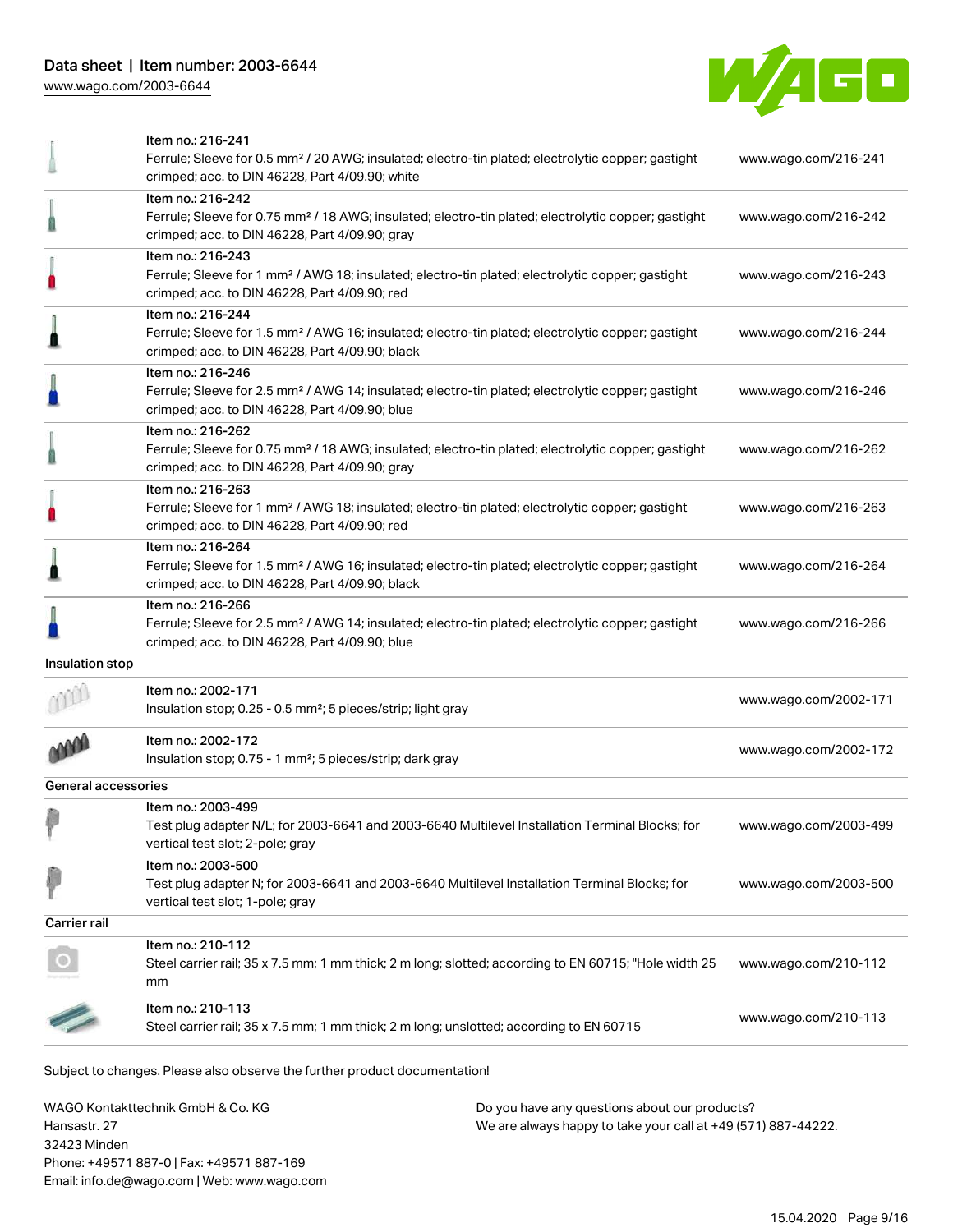

|                          | Item no.: 210-114<br>Steel carrier rail; 35 x 15 mm; 1.5 mm thick; 2 m long; unslotted; similar to EN 60715                         | www.wago.com/210-114              |
|--------------------------|-------------------------------------------------------------------------------------------------------------------------------------|-----------------------------------|
|                          | Item no.: 210-115<br>Steel carrier rail; 35 x 7.5 mm; 1 mm thick; 2 m long; slotted; according to EN 60715; "Hole width 18<br>mm    | www.wago.com/210-115              |
|                          | Item no.: 210-118<br>Steel carrier rail; 35 x 15 mm; 2.3 mm thick; 2 m long; unslotted; according to EN 60715                       | www.wago.com/210-118              |
| $\overline{\phantom{a}}$ | Item no.: 210-196<br>Aluminum carrier rail; 35 x 8.2 mm; 1.6 mm thick; 2 m long; unslotted; similar to EN 60715; silver-<br>colored | www.wago.com/210-196              |
|                          | Item no.: 210-197<br>Steel carrier rail; 35 x 15 mm; 1.5 mm thick; 2 m long; slotted; similar to EN 60715                           | www.wago.com/210-197              |
|                          | Item no.: 210-198<br>Copper carrier rail; 35 x 15 mm; 2.3 mm thick; 2 m long; unslotted; according to EN 60715; copper-<br>colored  | www.wago.com/210-198              |
| End plate                |                                                                                                                                     |                                   |
|                          | Item no.: 2003-6692<br>End and intermediate plate; 0.8 mm thick; orange                                                             | www.wago.com/2003-6692            |
| Jumper                   |                                                                                                                                     |                                   |
|                          | Item no.: 2002-400<br>Adjacent jumper for continuous commoning; insulated; 2-way; Nominal current 25 A; light gray                  | www.wago.com/2002-400             |
|                          | Item no.: 2002-402<br>Push-in type jumper bar; insulated; 2-way; Nominal current 25 A; light gray                                   | www.wago.com/2002-402             |
|                          | Item no.: 2002-402/000-005<br>Push-in type jumper bar; insulated; 2-way; Nominal current 25 A; red                                  | www.wago.com/2002-402<br>/000-005 |
|                          | Item no.: 2002-402/000-006<br>Push-in type jumper bar; insulated; 2-way; Nominal current 25 A; blue                                 | www.wago.com/2002-402<br>/000-006 |
|                          | Item no.: 2002-403<br>Push-in type jumper bar; insulated; 3-way; Nominal current 25 A; light gray                                   | www.wago.com/2002-403             |
|                          | Item no.: 2002-403/000-005<br>Push-in type jumper bar; insulated; 3-way; Nominal current 25 A; red                                  | www.wago.com/2002-403<br>/000-005 |
|                          | Item no.: 2002-403/000-006<br>Push-in type jumper bar; insulated; 3-way; Nominal current 25 A; blue                                 | www.wago.com/2002-403<br>/000-006 |
|                          | Item no.: 2002-404<br>Push-in type jumper bar; insulated; 4-way; Nominal current 25 A; light gray                                   | www.wago.com/2002-404             |

Subject to changes. Please also observe the further product documentation!

WAGO Kontakttechnik GmbH & Co. KG Hansastr. 27 32423 Minden Phone: +49571 887-0 | Fax: +49571 887-169 Email: info.de@wago.com | Web: www.wago.com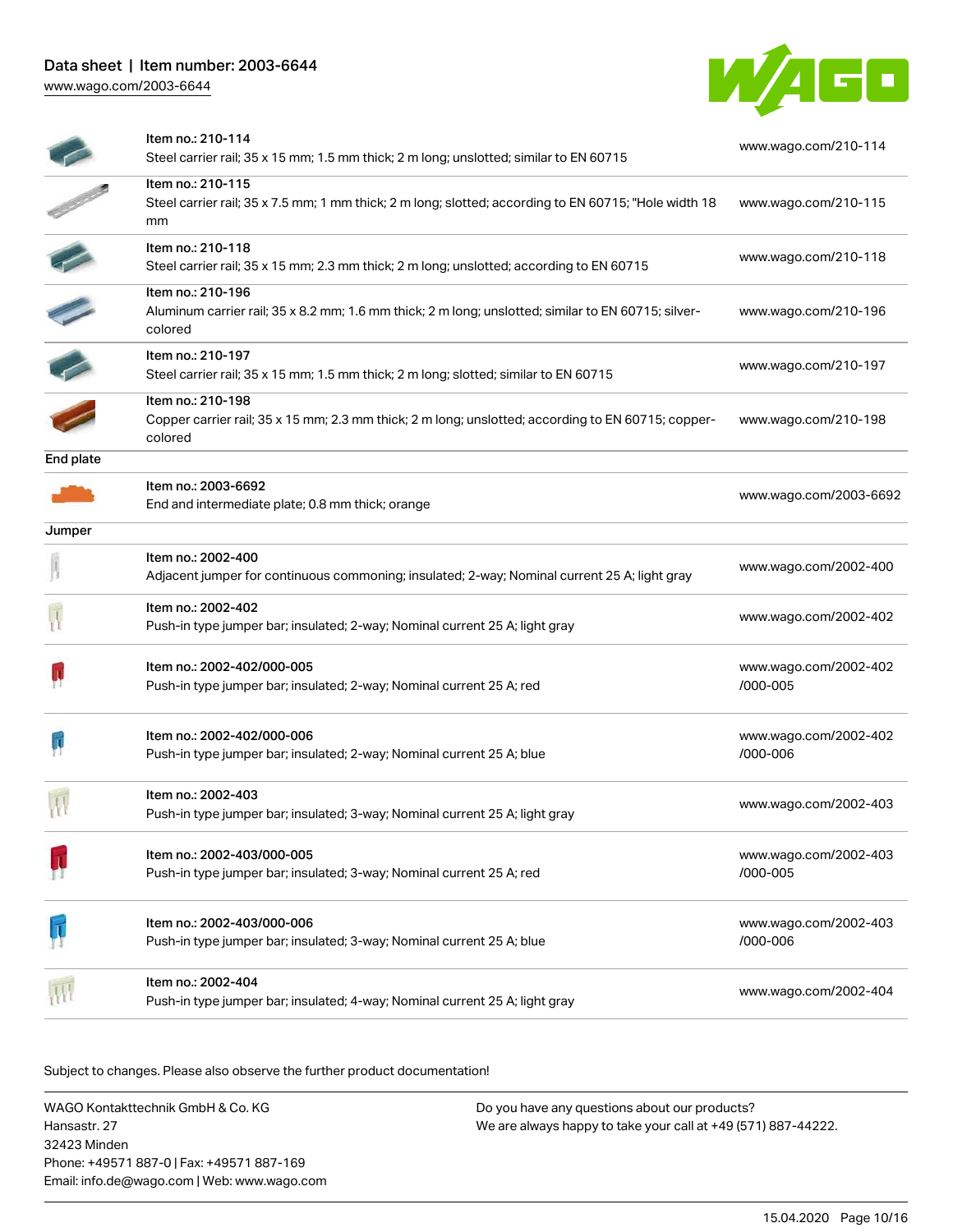

| Ţ | Item no.: 2002-404/000-005<br>Push-in type jumper bar; insulated; 4-way; Nominal current 25 A; red            | www.wago.com/2002-404<br>/000-005 |
|---|---------------------------------------------------------------------------------------------------------------|-----------------------------------|
| Ţ | Item no.: 2002-404/000-006<br>Push-in type jumper bar; insulated; 4-way; Nominal current 25 A; blue           | www.wago.com/2002-404<br>/000-006 |
| 冊 | Item no.: 2002-405<br>Push-in type jumper bar; insulated; 5-way; Nominal current 25 A; light gray             | www.wago.com/2002-405             |
|   | ltem no.: 2002-405/000-005<br>Push-in type jumper bar; insulated; 5-way; Nominal current 25 A; red            | www.wago.com/2002-405<br>/000-005 |
|   | Item no.: 2002-405/000-006<br>Push-in type jumper bar; insulated; 5-way; Nominal current 25 A; blue           | www.wago.com/2002-405<br>/000-006 |
| 河 | Item no.: 2002-405/011-000<br>Star point jumper; insulated; 3-way (1-3-5); IN = IN terminal block; light gray | www.wago.com/2002-405<br>/011-000 |
|   | Item no.: 2002-406<br>Push-in type jumper bar; insulated; 6-way; Nominal current 25 A; light gray             | www.wago.com/2002-406             |
|   | Item no.: 2002-406/000-005<br>Push-in type jumper bar; insulated; 6-way; Nominal current 25 A; red            | www.wago.com/2002-406<br>/000-005 |
|   | Item no.: 2002-406/000-006<br>Push-in type jumper bar; insulated; 6-way; Nominal current 25 A; blue           | www.wago.com/2002-406<br>/000-006 |
|   | ltem no.: 2002-406/020-000<br>Delta jumper; insulated; 1-2 3-4 5-6; IN = IN terminal block; light gray        | www.wago.com/2002-406<br>/020-000 |
| 刑 | Item no.: 2002-407<br>Push-in type jumper bar; insulated; 7-way; Nominal current 25 A; light gray             | www.wago.com/2002-407             |
|   | Item no.: 2002-407/000-005<br>Push-in type jumper bar; insulated; 7-way; Nominal current 25 A; red            | www.wago.com/2002-407<br>/000-005 |
|   | Item no.: 2002-407/000-006<br>Push-in type jumper bar; insulated; 7-way; Nominal current 25 A; blue           | www.wago.com/2002-407<br>/000-006 |
|   | Item no.: 2002-408<br>Push-in type jumper bar; insulated; 8-way; Nominal current 25 A; light gray             | www.wago.com/2002-408             |

Subject to changes. Please also observe the further product documentation!

WAGO Kontakttechnik GmbH & Co. KG Hansastr. 27 32423 Minden Phone: +49571 887-0 | Fax: +49571 887-169 Email: info.de@wago.com | Web: www.wago.com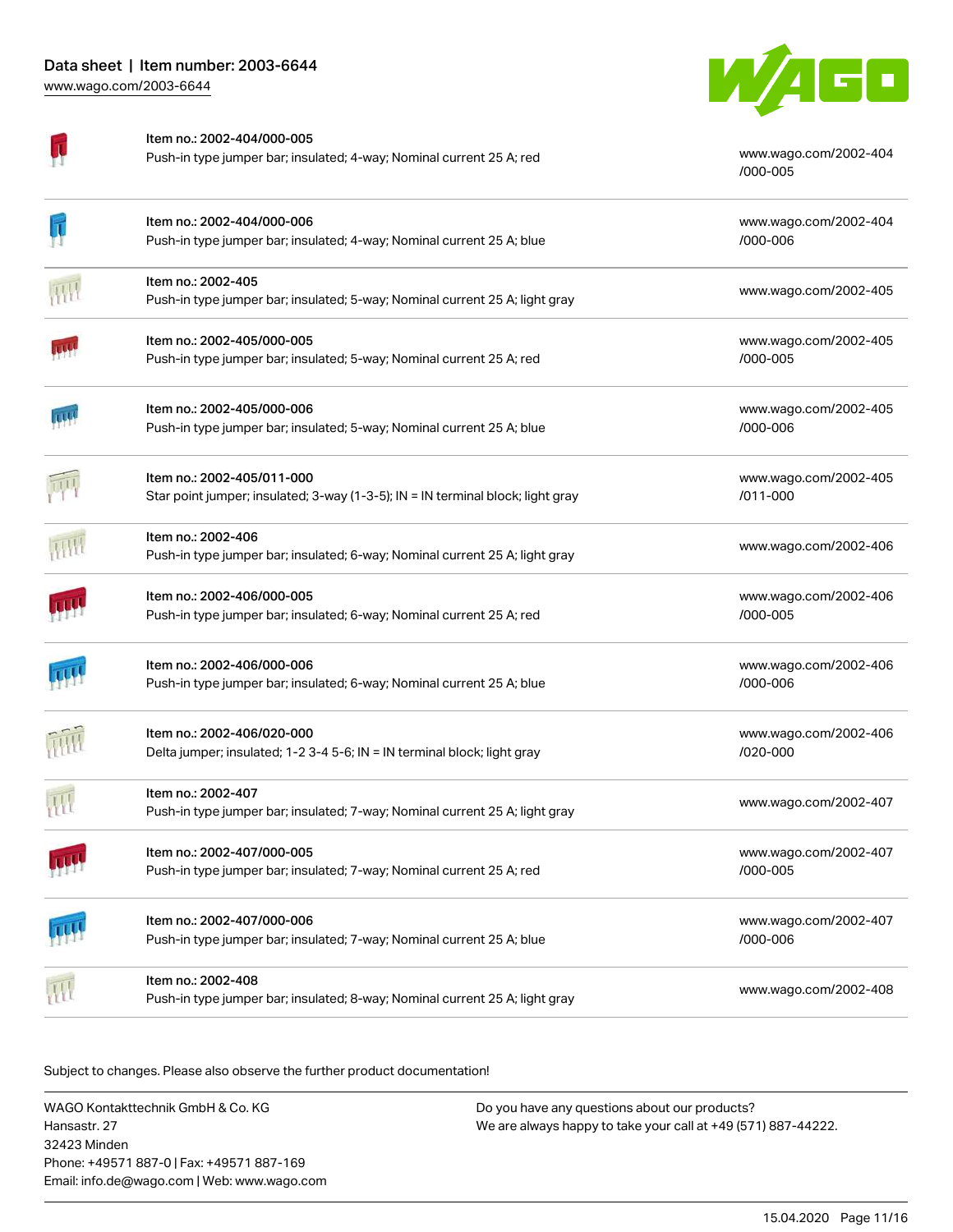

Item no.: 2002-408/000-005

Push-in type jumper bar; insulated; 8-way; Nominal current 25 A; red [www.wago.com/2002-408](http://www.wago.com/2002-408/000-005)

[/000-005](http://www.wago.com/2002-408/000-005)

|   | Item no.: 2002-408/000-006<br>Push-in type jumper bar; insulated; 8-way; Nominal current 25 A; blue                        | www.wago.com/2002-408<br>/000-006 |
|---|----------------------------------------------------------------------------------------------------------------------------|-----------------------------------|
| 孤 | Item no.: 2002-409<br>Push-in type jumper bar; insulated; 9-way; Nominal current 25 A; light gray                          | www.wago.com/2002-409             |
|   | Item no.: 2002-409/000-005<br>Push-in type jumper bar; insulated; 9-way; Nominal current 25 A; red                         | www.wago.com/2002-409<br>/000-005 |
|   | Item no.: 2002-409/000-006<br>Push-in type jumper bar; insulated; 9-way; Nominal current 25 A; blue                        | www.wago.com/2002-409<br>/000-006 |
|   | Item no.: 2002-410<br>Push-in type jumper bar; insulated; 10-way; Nominal current 25 A; light gray                         | www.wago.com/2002-410             |
|   | Item no.: 2002-410/000-005<br>Push-in type jumper bar; insulated; 10-way; Nominal current 25 A; red                        | www.wago.com/2002-410<br>/000-005 |
|   | Item no.: 2002-410/000-006<br>Push-in type jumper bar; insulated; 10-way; Nominal current 25 A; blue                       | www.wago.com/2002-410<br>/000-006 |
|   | Item no.: 2002-423<br>Adjacent jumper for continuous commoning; insulated; from 1 to 3; Nominal current 25 A; light gray   | www.wago.com/2002-423             |
|   | Item no.: 2002-423/000-005<br>Adjacent jumper for continuous commoning; insulated; from 1 to 3; Nominal current 25 A; red  | www.wago.com/2002-423<br>/000-005 |
|   | Item no.: 2002-423/000-006<br>Adjacent jumper for continuous commoning; insulated; from 1 to 3; Nominal current 25 A; blue | www.wago.com/2002-423<br>/000-006 |
|   | Item no.: 2002-433<br>Push-in type jumper bar; insulated; from 1 to 3; Nominal current 25 A; light gray                    | www.wago.com/2002-433             |
|   | Item no.: 2002-434<br>Push-in type jumper bar; insulated; from 1 to 4; Nominal current 25 A; light gray                    | www.wago.com/2002-434             |
|   | Item no.: 2002-435<br>Push-in type jumper bar; insulated; from 1 to 5; Nominal current 25 A; light gray                    | www.wago.com/2002-435             |
|   | Item no.: 2002-436<br>Push-in type jumper bar; insulated; from 1 to 6; Nominal current 25 A; light gray                    | www.wago.com/2002-436             |

Subject to changes. Please also observe the further product documentation!

WAGO Kontakttechnik GmbH & Co. KG Hansastr. 27 32423 Minden Phone: +49571 887-0 | Fax: +49571 887-169 Email: info.de@wago.com | Web: www.wago.com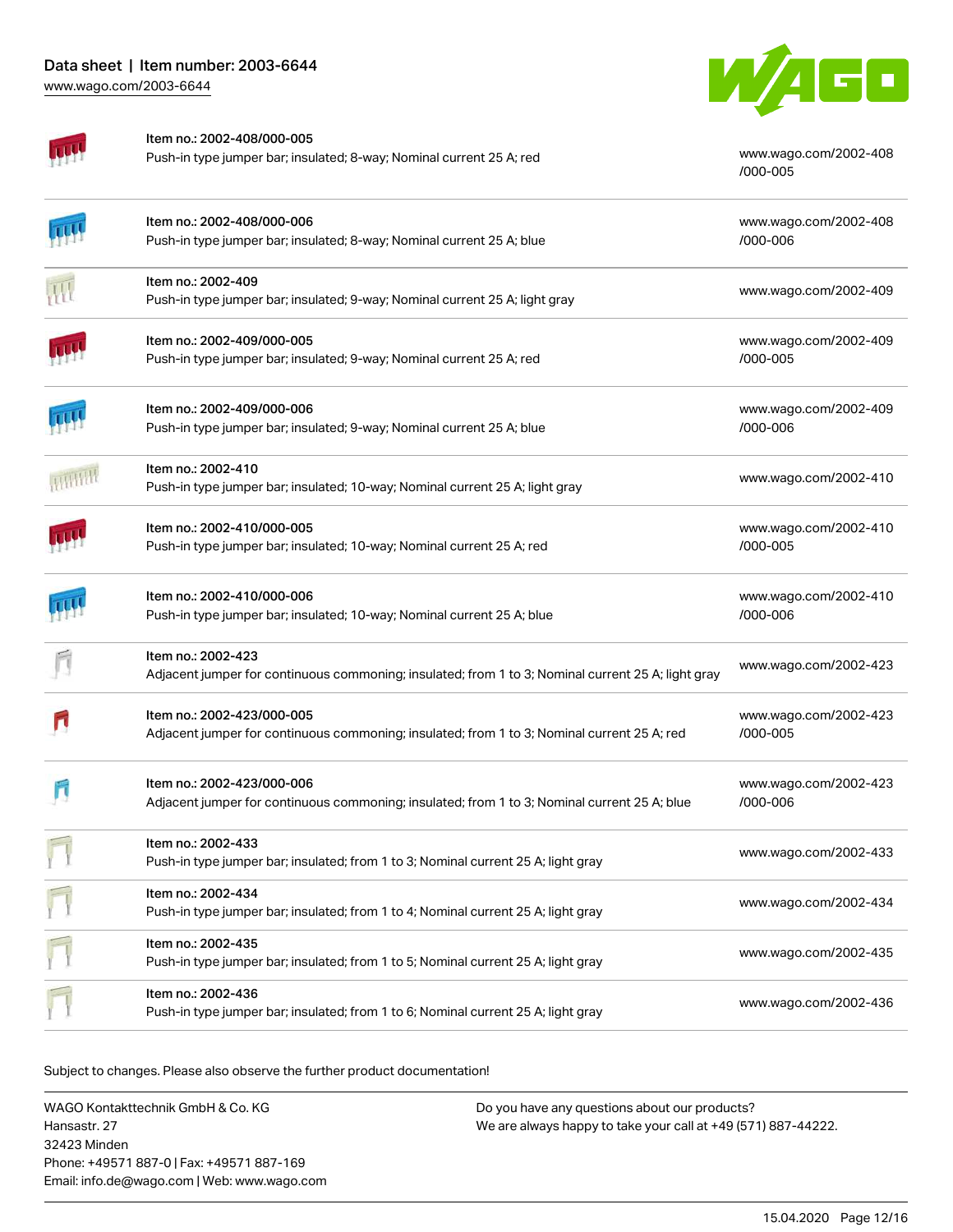## Data sheet | Item number: 2003-6644 [www.wago.com/2003-6644](http://www.wago.com/2003-6644)



| F                | Item no.: 2002-437<br>Push-in type jumper bar; insulated; from 1 to 7; Nominal current 25 A; light gray                                                                                   | www.wago.com/2002-437             |
|------------------|-------------------------------------------------------------------------------------------------------------------------------------------------------------------------------------------|-----------------------------------|
| Ī                | Item no.: 2002-438<br>Push-in type jumper bar; insulated; from 1 to 8; Nominal current 25 A; light gray                                                                                   | www.wago.com/2002-438             |
| $\overline{\Pi}$ | Item no.: 2002-439<br>Push-in type jumper bar; insulated; from 1 to 9; Nominal current 25 A; light gray                                                                                   | www.wago.com/2002-439             |
| Ī                | Item no.: 2002-440<br>Push-in type jumper bar; insulated; from 1 to 10; Nominal current 25 A; light gray                                                                                  | www.wago.com/2002-440             |
| 震                | Item no.: 2002-472<br>Staggered jumper; insulated; 2-way; Nominal current 25 A; suitable for 2002 and 2003 Series rail-<br>mounted terminal blocks; light gray                            | www.wago.com/2002-472             |
|                  | Item no.: 2002-473<br>Staggered jumper; insulated; 3-way; Nominal current 25 A; suitable for 2002 and 2003 Series rail-<br>mounted terminal blocks; light gray                            | www.wago.com/2002-473             |
|                  | Item no.: 2002-473/011-000<br>Ready-made staggered jumper; insulated; 2-way (1-3); Nominal current 25 A; with contact lugs<br>broken off at the factory and circuit marking; light gray   | www.wago.com/2002-473<br>/011-000 |
| 翻                | Item no.: 2002-474<br>Staggered jumper; insulated; 4-way; Nominal current 25 A; suitable for 2002 and 2003 Series rail-<br>mounted terminal blocks; light gray                            | www.wago.com/2002-474             |
| 桥                | Item no.: 2002-475<br>Staggered jumper; insulated; 5-way; Nominal current 25 A; suitable for 2002 and 2003 Series rail-<br>mounted terminal blocks; light gray                            | www.wago.com/2002-475             |
|                  | Item no.: 2002-475/011-000<br>Ready-made staggered jumper; insulated; 3-way (1-3-5); Nominal current 25 A; with contact lugs<br>broken off at the factory and circuit marking; light gray | www.wago.com/2002-475<br>/011-000 |
|                  | Item no.: 2002-476<br>Staggered jumper; insulated; 6-way; Nominal current 25 A; suitable for 2002 and 2003 Series rail-<br>mounted terminal blocks; light gray                            | www.wago.com/2002-476             |
|                  | Item no.: 2002-477<br>Staggered jumper; insulated; 7-way; Nominal current 25 A; suitable for 2002 and 2003 Series rail-<br>mounted terminal blocks; light gray                            | www.wago.com/2002-477             |
|                  | Item no.: 2002-477/011-000<br>Ready-made staggered jumper; insulated; 1-3-5-7; Nominal current 25 A; with contact lugs broken<br>off at the factory and circuit marking; light gray       | www.wago.com/2002-477<br>/011-000 |
|                  | Item no.: 2002-478<br>Staggered jumper; insulated; 8-way; Nominal current 25 A; suitable for 2002 and 2003 Series rail-<br>mounted terminal blocks; light gray                            | www.wago.com/2002-478             |
|                  | Item no.: 2002-479<br>Staggered jumper; insulated; 9-way; Nominal current 25 A; suitable for 2002 and 2003 Series rail-<br>mounted terminal blocks; light gray                            | www.wago.com/2002-479             |
|                  | Item no.: 2002-479/011-000<br>Ready-made staggered jumper; insulated; 1-3-5-7-9; Nominal current 25 A; with contact lugs broken                                                           | www.wago.com/2002-479<br>/011-000 |
|                  | Subject to changes. Please also observe the further product documentation!                                                                                                                |                                   |

WAGO Kontakttechnik GmbH & Co. KG Hansastr. 27 32423 Minden Phone: +49571 887-0 | Fax: +49571 887-169 Email: info.de@wago.com | Web: www.wago.com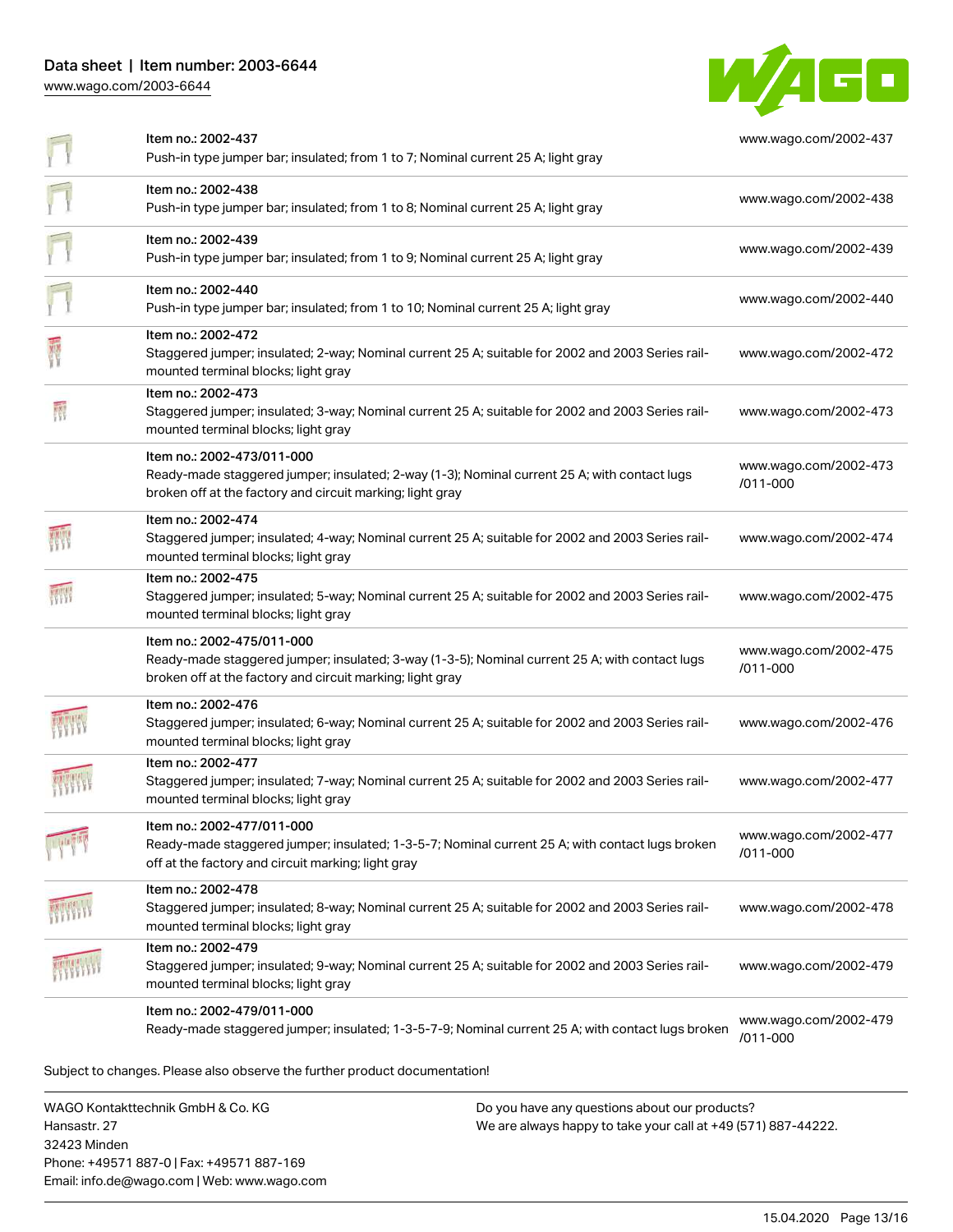

|            | off at the factory and circuit marking; light gray                                                                                                                                       |                                   |
|------------|------------------------------------------------------------------------------------------------------------------------------------------------------------------------------------------|-----------------------------------|
|            | Item no.: 2002-480<br>Staggered jumper; insulated; 10-way; Nominal current 25 A; suitable for 2002 and 2003 Series rail-<br>mounted terminal blocks; light gray                          | www.wago.com/2002-480             |
|            | Item no.: 2002-481<br>Staggered jumper; insulated; 11-way; Nominal current 25 A; suitable for 2002 and 2003 Series rail-<br>mounted terminal blocks; light gray                          | www.wago.com/2002-481             |
|            | Item no.: 2002-481/011-000<br>Ready-made staggered jumper; insulated; 1-3-5-7-9-11; Nominal current 25 A; with contact lugs<br>broken off at the factory and circuit marking; light gray | www.wago.com/2002-481<br>/011-000 |
|            | Item no.: 2002-482<br>Staggered jumper; insulated; 12-way; Nominal current 25 A; suitable for 2002 and 2003 Series rail-<br>mounted terminal blocks; light gray                          | www.wago.com/2002-482             |
|            | Item no.: 210-103<br>Wire commoning chain; insulated; 50 connections; black                                                                                                              | www.wago.com/210-103              |
|            | Item no.: 210-123<br>Wire commoning chain; insulated; 50 connections                                                                                                                     | www.wago.com/210-123              |
| check      |                                                                                                                                                                                          |                                   |
|            | Item no.: 2009-174<br>Test plug adapter; for 4 mm Ø test plugs; for testing TOPJOB®S rail-mounted terminal blocks; gray                                                                  | www.wago.com/2009-174             |
|            | Item no.: 2009-182<br>Testing tap; for max. 2.5 mm <sup>2</sup> ; tool-free connection for individual test wires 0.08 - 2.5 mm; gray                                                     | www.wago.com/2009-182             |
|            | Item no.: 210-136<br>Test plug; 2 mm Ø; with 500 mm cable; red                                                                                                                           | www.wago.com/210-136              |
|            |                                                                                                                                                                                          |                                   |
| assembling |                                                                                                                                                                                          |                                   |
|            | Item no.: 2009-304<br>Busbar carrier; not suitable for use as end stop; for DIN 35 rail; 1.5 mm thick; blue                                                                              | www.wago.com/2009-304             |
|            | Item no.: 2009-305<br>Busbar carrier; with end stop function and detachable separator plate; for DIN 35 rail; 7.5 mm thick;<br>blue                                                      | www.wago.com/2009-305             |

## Downloads

Documentation

Bid Text

| 2003-6644<br>GAEB X81 - Datei  | Apr 29, 2019 | xml<br>4.3 kB   | Download |
|--------------------------------|--------------|-----------------|----------|
| 2003-6644<br>GAEB docx - Datei | Apr 29, 2019 | docx<br>15.4 kB | Download |

Subject to changes. Please also observe the further product documentation!

WAGO Kontakttechnik GmbH & Co. KG Hansastr. 27 32423 Minden Phone: +49571 887-0 | Fax: +49571 887-169 Email: info.de@wago.com | Web: www.wago.com Do you have any questions about our products? We are always happy to take your call at +49 (571) 887-44222.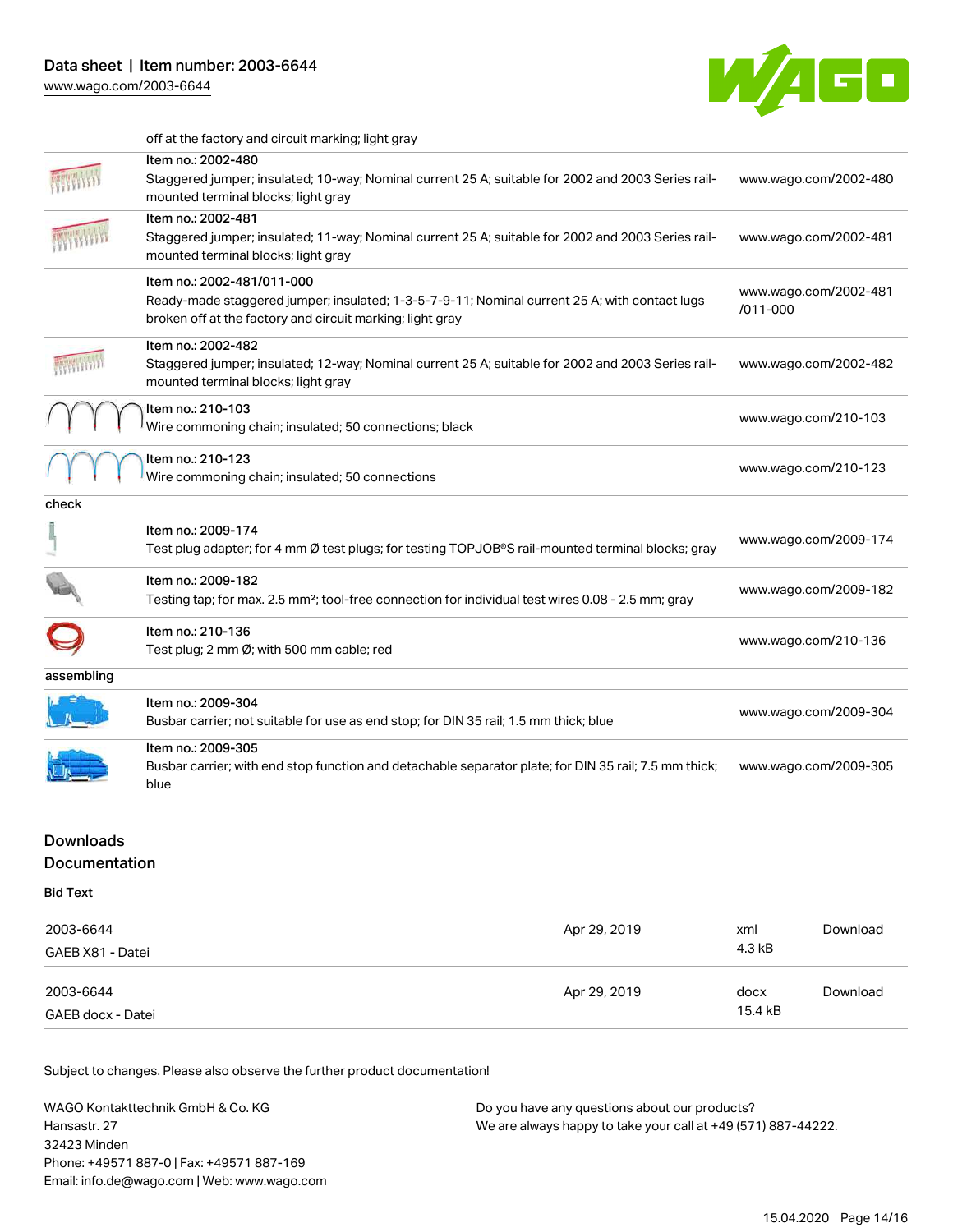

| <b>Additional Information</b> |             |               |          |
|-------------------------------|-------------|---------------|----------|
| Technical explanations        | Apr 3, 2019 | pdf<br>2.1 MB | Download |
|                               |             |               |          |
| <b>CAD/CAE-Data</b>           |             |               |          |
| CAD data                      |             |               |          |
| 2D/3D Models 2003-6644        |             | <b>URL</b>    | Download |
| <b>CAE</b> data               |             |               |          |
| EPLAN Data Portal 2003-6644   |             | URL           | Download |
| WSCAD Universe 2003-6644      |             | URL           | Download |

#### Installation Notes

Conductor termination



All conductor types at a glance



Inserting conductors via push-in termination.

Solid conductors with cross-sections from either one size above, or up to two sizes below, the rated cross-section can be simply pushed in – no tools needed.



Inserting a conductor via operating tool.

Connecting fine-stranded conductors without ferrules, or small cross-sectional conductors that cannot be pushed in, is performed similarly to the original CAGE CLAMP® – just use an operating tool.

#### Commoning

Subject to changes. Please also observe the further product documentation!

WAGO Kontakttechnik GmbH & Co. KG Hansastr. 27 32423 Minden Phone: +49571 887-0 | Fax: +49571 887-169 Email: info.de@wago.com | Web: www.wago.com